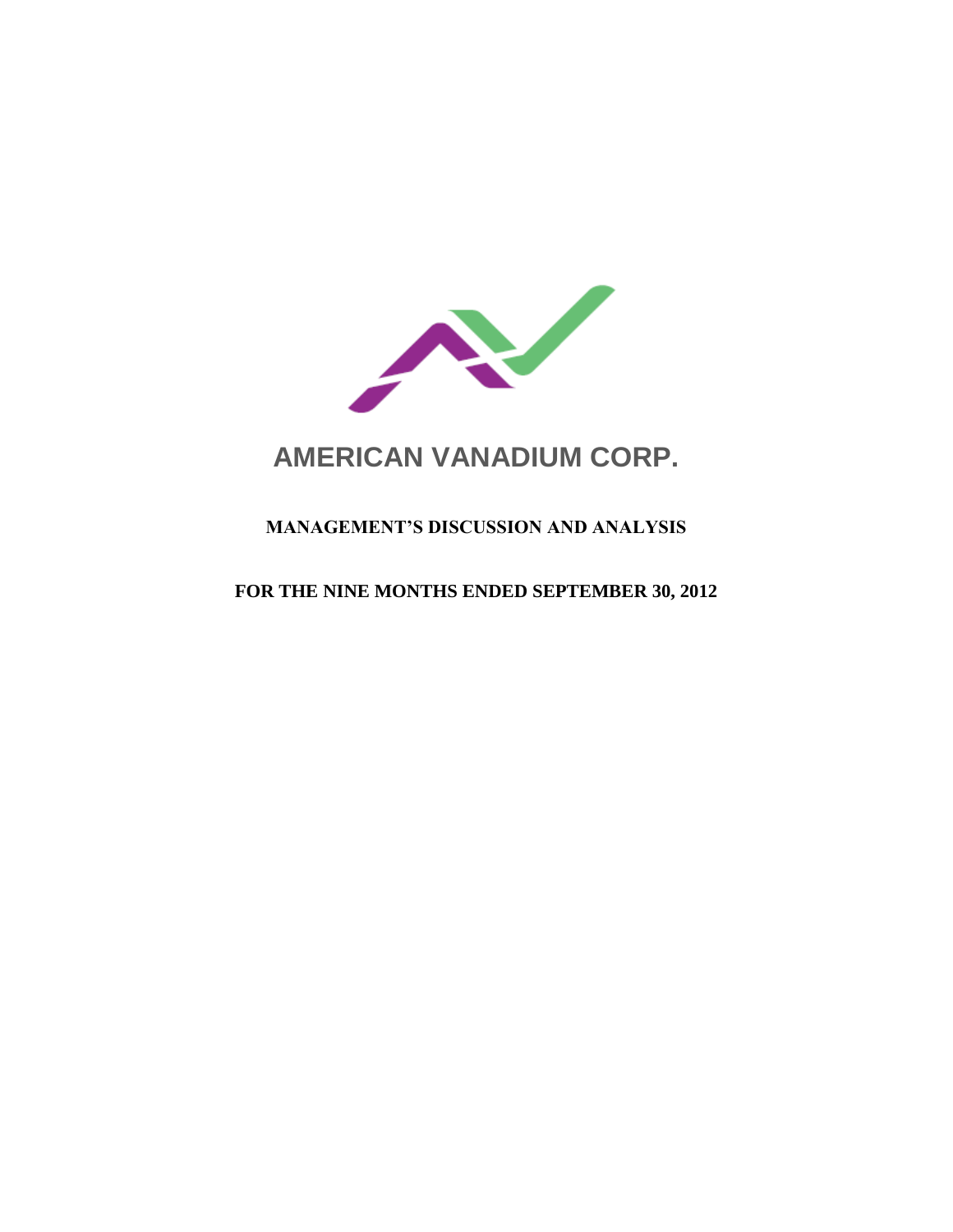## **Background**

This management discussion and analysis ("MD&A) of financial position and results of operations for American Vanadium Corp. (the "Company" or "American Vanadium") is prepared as at November 23, 2012. This MD&A should be read in conjunction with the Company's unaudited condensed consolidated interim financial statements for the nine months ended September 30, 2012 and with the Company's audited financial statements for the ten months ended December 31, 2011.

Except as otherwise disclosed, all dollar figures included therein and in the following MD&A are quoted in Canadian dollars. Additional information relevant to the Company's activities can be found on SEDAR at [www.sedar.com.](http://www.sedar.com/)

## *Change in financial year*

In 2011 the Company changed its financial year-end from February 28 to December 31 in order to align its financial reporting with its operational and budgeting cycles. The Company's most recent annual fiscal period was for the ten months ended December 31, 2011, while the current reporting period is for the nine months ended September 30, 2012 with a comparative period for the nine months ended August 31, 2011.

The Company did not issue condensed consolidated interim financial statements as at and for the nine months ended November 30, 2011.

## **Forward-Looking Statements**

Certain statements contained in the following MD&A constitute forward-looking statements. Such forward-looking statements involve a number of known and unknown risks, uncertainties and other factors which may cause the actual results, performance or achievements of the company to be materially different from any future results, performance or achievements expressed or implied by such forward-looking statements. Readers are cautioned not to place undue reliance on these forward-looking statements.

## **Company Overview**

Headquartered in Vancouver, Canada, the Company is a junior mining company focusing on the exploration and development of vanadium resources in the United States. The Company's primary exploration property is the Gibellini Property ("Gibellini"), located in Eureka County, Nevada, for which a feasibility study and an updated National Instrument 43-101 technical report were released in 2011.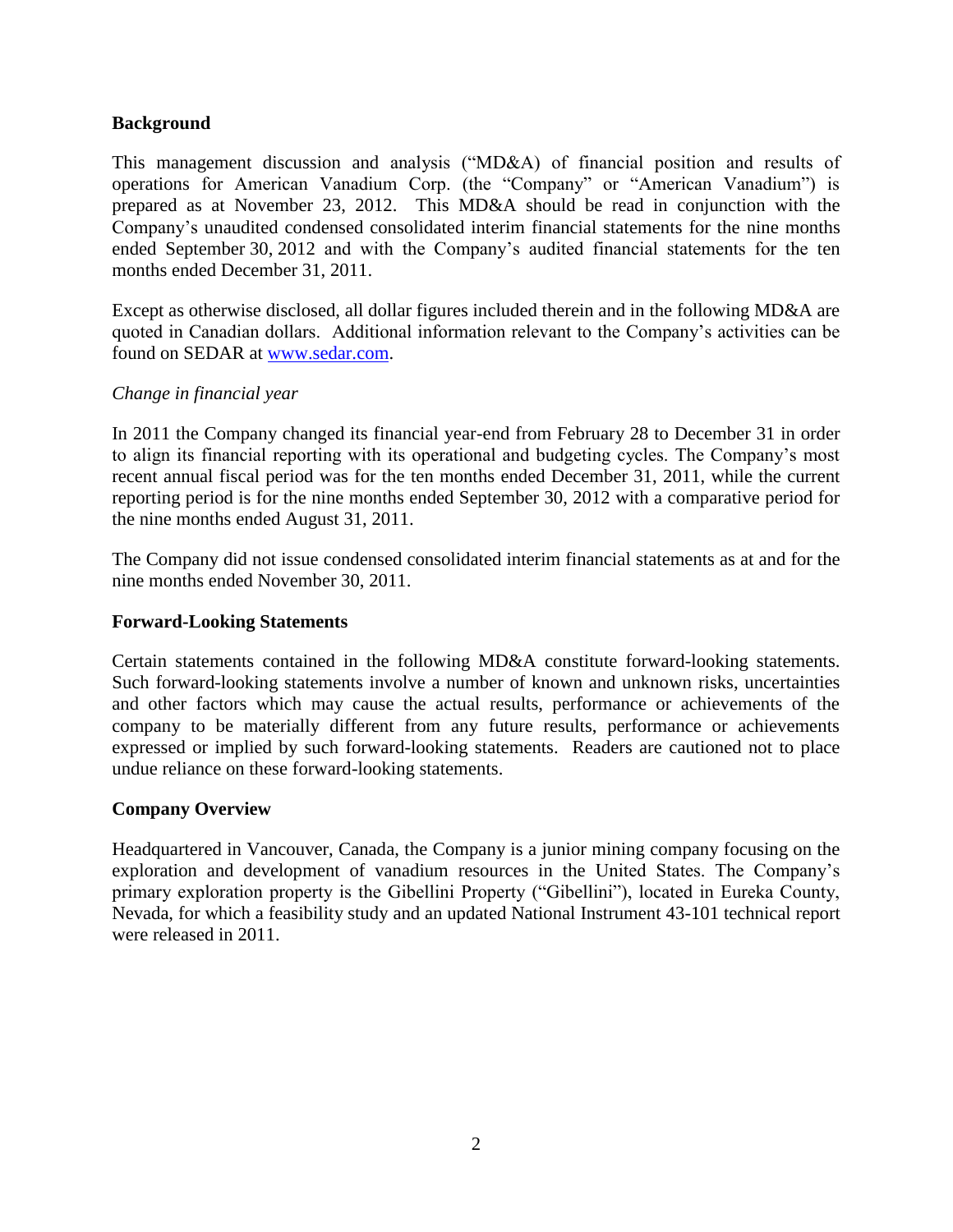Currently, the Company is focusing its operational resources on three primary initiatives:

- 1. Obtaining environmental permits required to proceed with the development of the Gibellini deposit;
- 2. Evaluating the highest value uses for vanadium, including for the chemical and energy storage industries; and
- 3. Securing short and long-term financing for operating and project requirements.

The Company's shares are listed on the TSX Venture Exchange ("TSX-V") under the symbol "AVC" and are quoted on the OTCQX under the symbol "AVCVF".

## **Mineral Property Overview**

The following mineral property overview has been reviewed and approved by Alan Branham, a member of the American Institute of Professional Geologists (CPG#10979), a Certified Professional Geologist, and a "qualified person" as that term is defined in National Instrument 43-101.

## *Gibellini Property, Eureka County, Nevada*

The Gibellini Property is approximately 4,254 acres in area and consists of 254 unpatented lode mining claims and seven placer claims. Of the unpatented lode claims, the Company holds 100% title to 202 claims. The remaining 52 claims are leased through on-going payments of US\$144,000, annually. These payments are treated as prepayments of net smelter royalties on future mine production from the property. The Company also holds title to seven placer claims.

American Vanadium conducted a drilling program to obtain samples for metallurgical testing and verification of historic drill data. All metallurgical test work was performed by McClelland Laboratories (McClelland), of Sparks, NV. The holes were sited and drilled north and south of the holes used for a 2008 preliminary economic assessment to obtain a spatial representation of the mineralization across Gibellini. Metallurgical analysis performed on mineral samples from Gibellini indicates that the property's unique disseminated, sedimentary deposit allows for simple, sulphuric acid heap leach processing.

The Company engaged AMEC of Sparks, Nevada to produce a feasibility study (the "Feasibility Study") and a National Instrument 43-101 compliant technical report (NI 43-101 Technical Report, Gibellini Vanadium Project, Nevada, USA by Hanson, Orbock, Hertel and Drozd, August 31, 2011) covering the Gibellini Hill and Louie Hill deposits on the Gibellini Property (the "Technical Report"). The Feasibility Study and Technical Report were released in 2011.

As part of the work program for the Feasibility Study, the Company completed a bulk sampling program in 2010, comprising the collection of samples from both oxide and transition vanadium zones from four different trenches on the project, and a two-phased diamond drill program. The first phase of diamond drilling obtained samples from 500 feet of core from each metallurgical types across six holes for a comprehensive metallurgical testing program. The second phase of diamond drilling resulted in geotechnical data that will provide information for design of the open pit, waste dump and access road designs.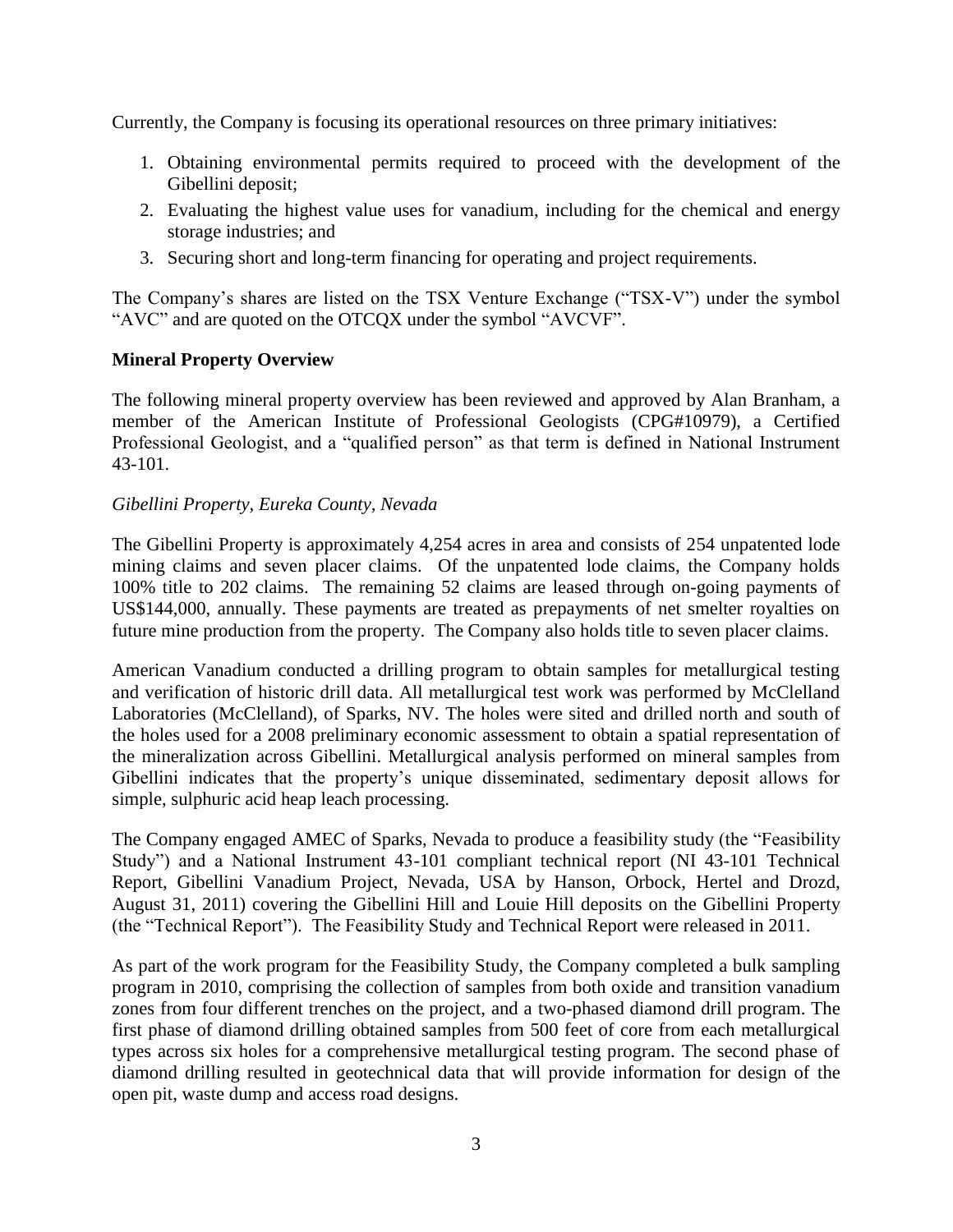American Vanadium and previous operators have drilled a total of 280 drill holes (51,265 ft) on Gibellini since 1946, comprising 16 core holes (4,046 ft), 169 rotary drill holes (25,077 ft; note not all drill holes have footages recorded) and 95 RC holes (22,142 ft).

The Technical Report shows that the Gibellini Hill deposit consists of:

- 120.5 million pounds of Proven and Probable vanadium pentoxide (" $V_2O_5$ ") reserves from 20.0 million tons of ore at an average grade of 0.302%;
- 131.37 million pounds of Measured and Indicated  $V_2O_5$  resources (inclusive of Proven and Probable reserves) from 23.05 million tons of ore at an average grade of 0.285%; and
- $\bullet$  49.42 million pounds of Inferred V<sub>2</sub>O<sub>5</sub> resources from 14.23 million tons of ore at an average grade of 0.172%.

The Technical Report shows that the Louie Hill deposit consists of 41.87 million pounds of Inferred  $V_2O_5$  resources from 7.67 million tons of ore at an average grade of 0.27%.

The Feasibility Study shows that an operating mine would have an after-tax net present value of US\$170.1 million at a discount rate of 7%, and would generate an after-tax internal rate of return of 43%. Other highlights of the Feasibility Study are:

- 0.22 to 1 (waste:ore) strip ratio;
- 3.5 million tons mined per year;
- 65.9% average  $V_2O_5$  recovery;
- 11.4 million pounds average annual  $V_2O_5$  production;
- US\$4.10 average operating cost of per pound of  $V_2O_5$ ;
- US\$95.5 million capital cost; and
- US\$10.95 per pound average  $V_2O_5$  selling price over the life of the mine.

The following operational, regulatory, and environmental steps have been taken in order to advance the Gibellini Project towards development:

- 1. In August 2011, the Company obtained the necessary rights for all water usage that is required to operate a mine.
- 2. In November 2011, the Company awarded Scotia International of Nevada, Inc. a contract to manage the basic and detailed engineering, procurement and construction processes required during to develop a mine. During the nine months ended September 30, 2012, the Company recorded an expense of \$824,419 for basic engineering work conducted under the scope of this agreement, and as at September 30, 2012, the Company had advanced installments and deposits totalling \$1,575,415 towards future work.
- 3. In April 2012, Mr. Ron Espell was appointed Vice President, Environmental. Mr. Espell will lead the initial environmental permitting of the Gibellini Project, as well as ongoing environmental management.
- 4. The Company continues to work with the Bureau of Land Management and Nevada Department of Environmental Protection in preparing a Plan of Operation, which it intends to submit by the end of 2012.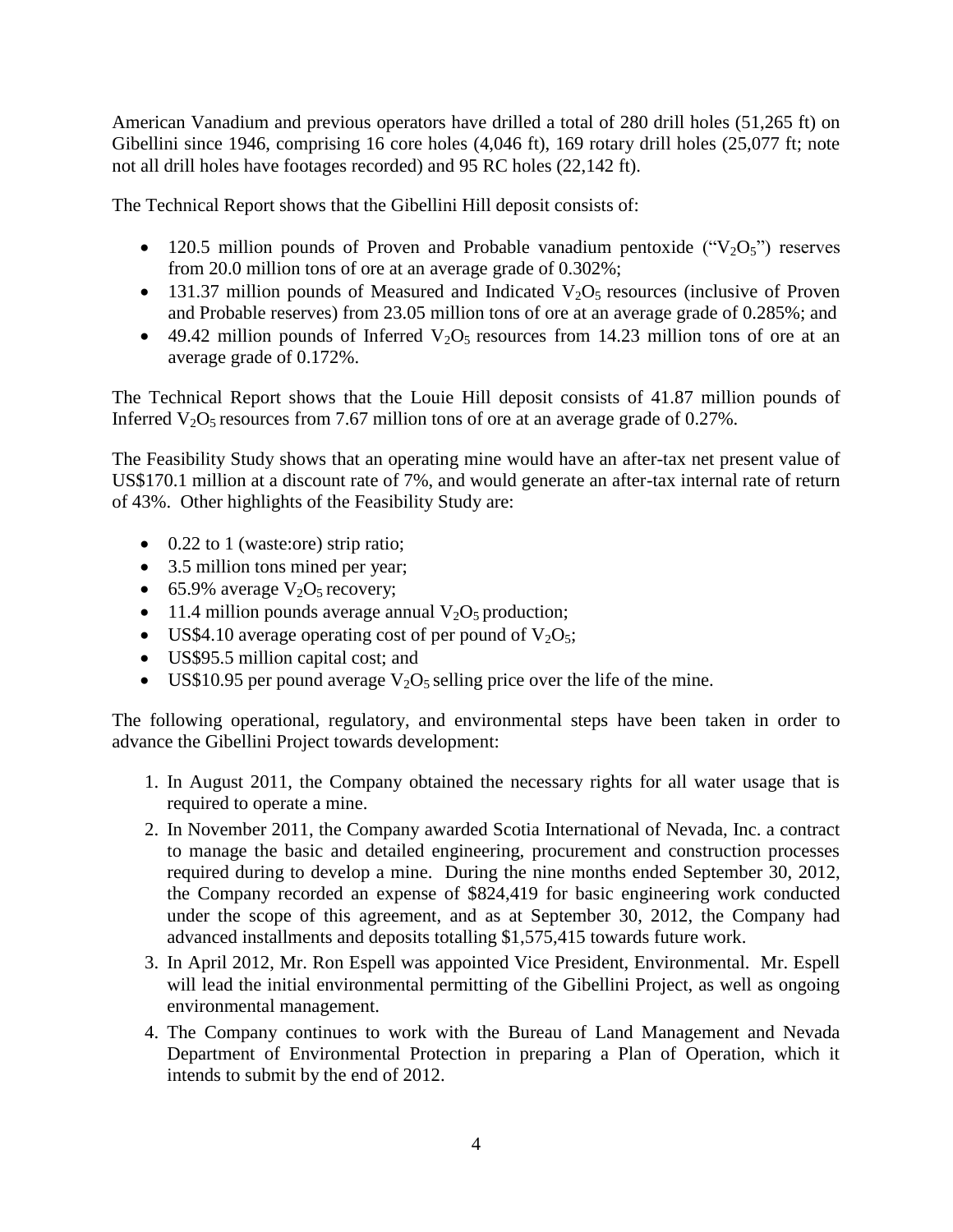5. During the nine months ended September 30, 2012, the Company spent \$193,596 for ongoing mineral claim leases and incurred \$2,578,755 in exploration and evaluation expenses.

In the second half of 2011 and throughout 2012, the Company has strategically targeted highvalue vanadium pentoxide products such as flow battery energy storage or titanium alloy applications. The Company is currently looking for arrangements with other companies in the vanadium value chain to use the Company's vanadium production from Gibellini or its propriety vanadium purification process.

The Company has made progress towards proving the purity of its own reserves as well as developing purification processes. In September 2012, the Company announced that it has filed a patent application entitled, "Vanadium Oxide Purification Process" with the US Patent and Trademark Office. This invention will allow the refinement of vanadium oxide for use as an electrolyte for mass storage batteries as well as other higher margin product lines such as aluminum and titanium vanadium master alloys.

## *Del Rio and Hot Creek Projects, Eureka County, Nevada*

In September 2010, the Company acquired mineral rights to the Del Rio Project ("Del Rio"), a vanadium project located approximately eight miles south of Gibellini. These wholly-owned mineral rights carry no royalty burden and were acquired by staking 120 unpatented lode claims on lands administered by the Bureau of Land Management. To date, work completed on Del Rio includes geologic mapping and sampling on the four square mile claim block. This work identified vanadium-bearing shale exposed at surface which is mineralized over 1,800 feet (550 metres) of strike and 1,200 feet (360 metres) of width. Five trenches were sampled in this target area. Mapping identified that all zones were oxidized with mineralogy that suggests targets on the Del Rio have potential for an enriched vanadium zone at depth. The oxidized zone had similar grades to the Gibellini deposit with one area containing over  $1\%$  V<sub>2</sub>O<sub>5</sub> at the surface.

In 2010, a smaller vanadium prospect, Hot Creek, was also acquired by staking 18 claims south of Del Rio with vanadium bearing shale, similar in geologic setting to Gibellini. This prospect will be explored along with Del Rio. Values up to  $0.5\%$  V<sub>2</sub>O<sub>5</sub> have been found along a one kilometre long zone of favourable oxidized shale exposed along a ridge. The prospect appears to be located in a large thrust fault along the trend of Gibellini.

During the nine months ended September 30, 2012, the Company incurred \$19,139 of property maintenance expenditures on Del Rio and \$2,692 on Hot Creek.

## **Financial Review**

As an exploration-stage company, American Vanadium does not have any operating revenues and its accounting policy is to expense exploration and evaluation expenditures incurred until technical and economic feasibility on a specific property has been established and the Company has obtained sufficient financing to fund mine development. The Company has established the technical and economic feasibility on its primary mineral property, Gibellini, but does not have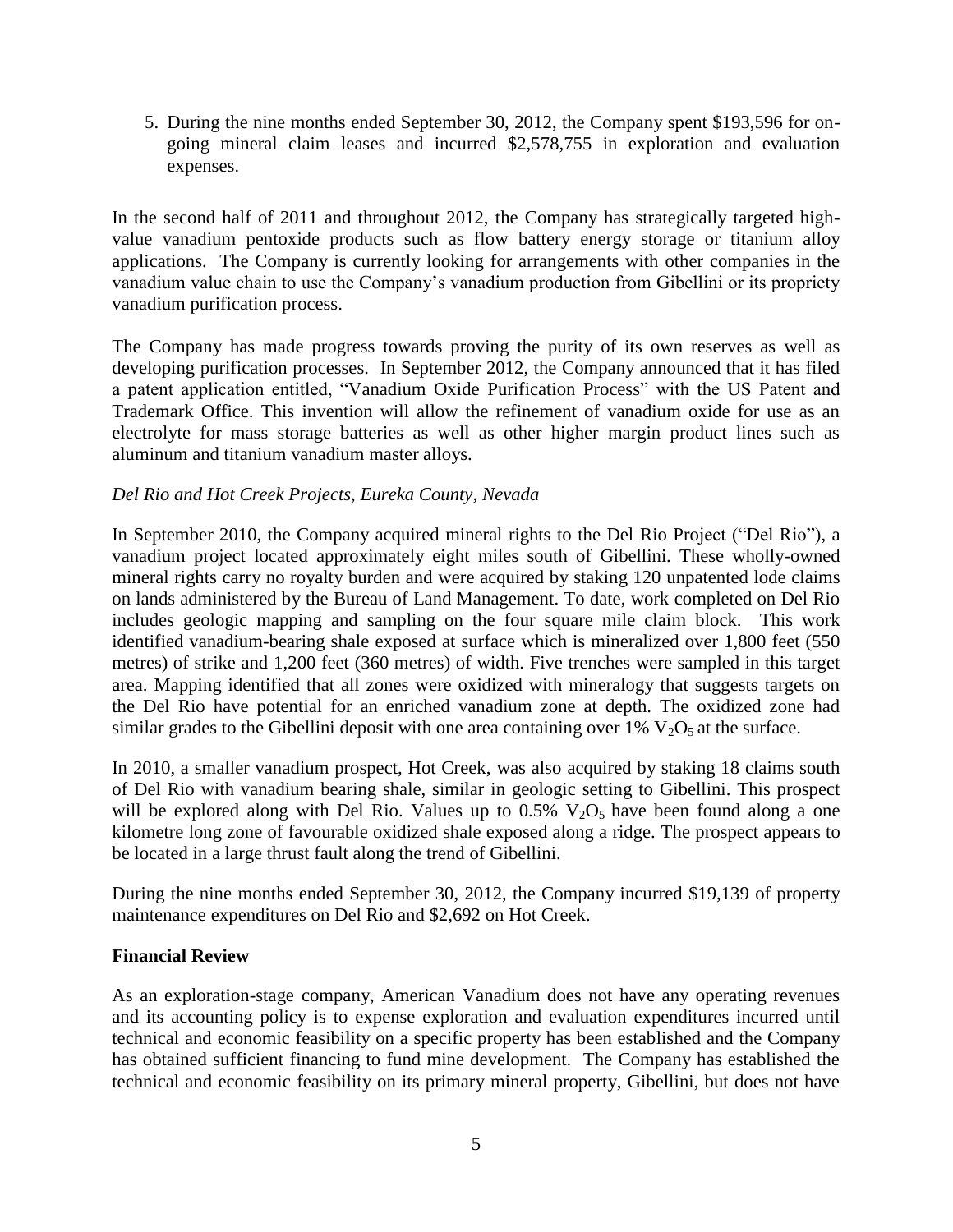the funds required for development. As such, the Company has expensed all exploration and evaluation expenditures as incurred.

Significant financial statement balances, transactions and line items are as follows:

|                       | September 30<br>2012 | December 31<br>2011 |
|-----------------------|----------------------|---------------------|
|                       |                      |                     |
| <b>Balance Sheet:</b> |                      |                     |
| Cash                  | 1,324,603            | 4,245,438           |
| Total assets          | 5,076,008            | 7,494,268           |
| Long-term liabilities | ۰                    |                     |

|                                  | For the three months ended |           | For the nine months ended |           |
|----------------------------------|----------------------------|-----------|---------------------------|-----------|
|                                  | September 30               | August 31 | September 30              | August 31 |
|                                  | 2012                       | 2011      | 2012                      | 2011      |
|                                  | \$                         | \$        | \$                        | \$        |
| <b>Operations:</b>               |                            |           |                           |           |
| <b>Exploration</b> expenses      | 1,435,879                  | 726.009   | 2,578,755                 | 3,133,526 |
| Administrative costs             |                            |           |                           |           |
| General                          | 496,225                    | 433,461   | 1,748,255                 | 1,200,054 |
| Stock-based compensation         | 41,620                     | 162,962   | 317,048                   | 775,081   |
| Foreign exchange loss (gain)     | 43,638                     | (17,573)  | 44,101                    | 73,913    |
| Interest income                  | (1,814)                    | (7,193)   | (8,347)                   | (11,767)  |
| Current income tax recovery      |                            |           |                           | (175,306) |
| Net comprehensive loss           | 2,015,548                  | 1,297,666 | 4,679,812                 | 4,995,501 |
| Basic and diluted loss per share | 0.07                       | 0.05      | 0.17                      | 0.22      |

## *Total assets*

The decrease in total assets from \$7.5 million as at December 31, 2011 to \$5.1 million as at September 30, 2012 is primarily owing to cash expenditures for mineral exploration and evaluation, as well as for general and administrative purposes during the nine months ended September 30, 2012. These costs were partially offset by proceeds from issuances of shares by way of a private placement and the exercise of stock options.

## *Net comprehensive loss*

Net comprehensive loss for the nine months ended September 30, 2012 was \$4.7 million, compared with net comprehensive loss of \$5.0 million for the nine months ended August 31, 2011. The decrease in net comprehensive loss is primarily owing to expenses of \$1.4 million for the Feasibility Study and \$413 thousand for water exploration on Gibellini that were incurred in the nine months ended August 31, 2011, but not the nine months ended September 30, 2012. Additionally, there were decreases of \$458 thousand and \$339 thousand for stock-based compensation and investor relations expenses, respectively. The impact of these cost reductions was partially offset by increases in costs for basic engineering management and for general and administrative purposes, including: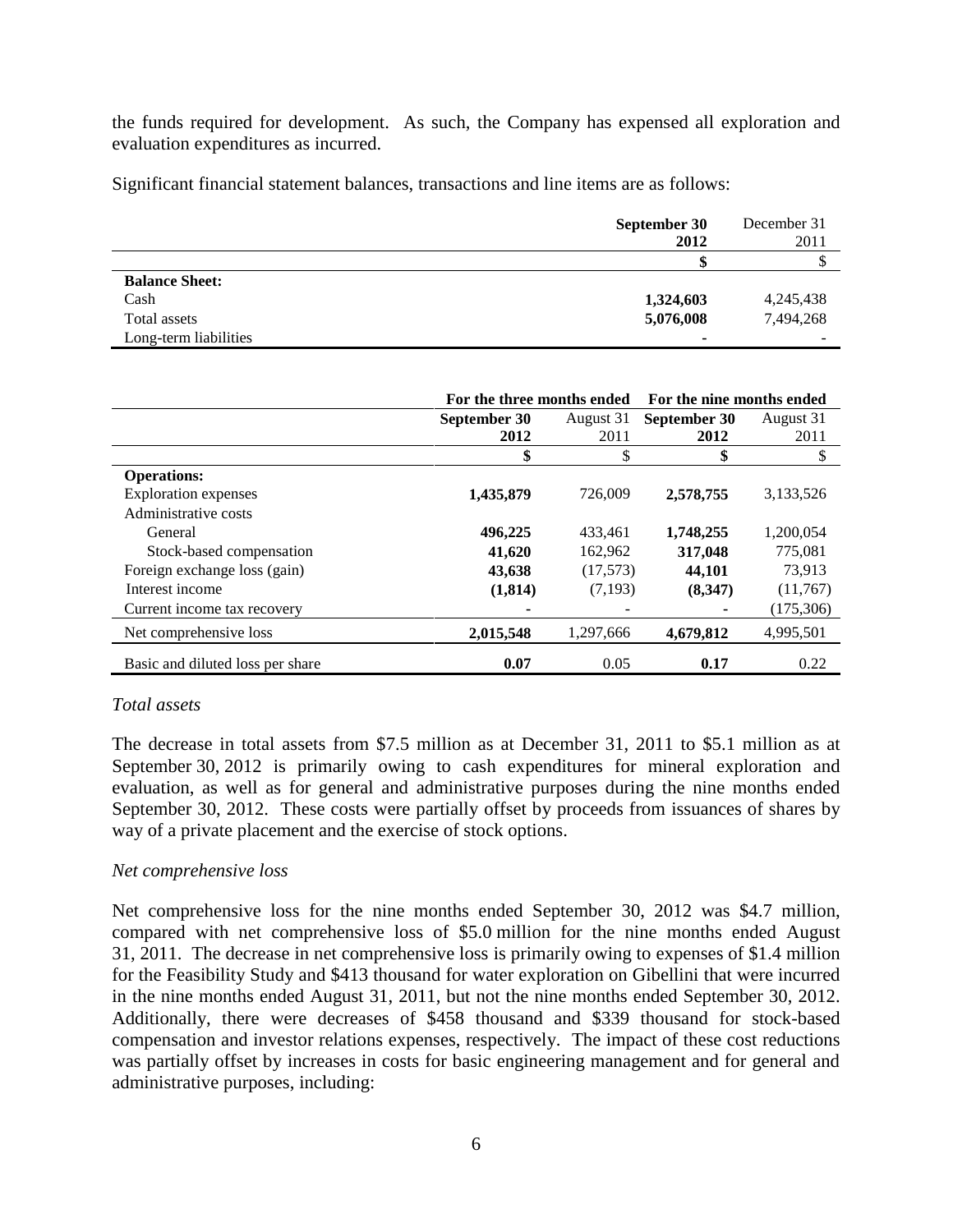- additional corporate staffing, which resulted in increases to salaries and benefits;
- consulting and travel costs incurred to identify and assess potential business partners and markets for vanadium; and
- general office and administrative costs.

#### **Third Quarter Results of Operations**

Select expenses incurred by the Company are as follows:

|                                                | September 30 | August 31 |
|------------------------------------------------|--------------|-----------|
| For the three months ended                     | 2012         | 2011      |
|                                                | \$           | \$        |
| Exploration and evaluation expenses            | 1,435,879    | 726,009   |
| General and administrative expenses:           |              |           |
| Salaries and benefits                          | 174,653      | 80,422    |
| Consulting                                     | 131,644      | 57,743    |
| Stock-based compensation                       | 41,620       | 162,962   |
| Travel                                         | 42,034       | 10,725    |
| Investor relations and shareholder information | 24,215       | 145,341   |
| Office facilities and administrative costs     | 47,642       | 43,000    |
| Audit and legal                                | 35,763       | 20,240    |
| Other                                          | 13,750       | 17,872    |
| Office and sundry                              | 26,524       | 58,118    |
| Foreign exchange loss (gain)                   | 43,638       | (17,573)  |
| Interest income                                | (1,814)      | (7,193)   |
| Net comprehensive loss                         | 2,015,548    | 1,297,666 |

A majority of the exploration and evaluation expenses incurred for the three months ended September 30, 2012 relate to work conducted on Gibellini. These costs include: \$648 thousand for engineering, procurement and construction management; \$292 thousand for environmental permitting; \$91 thousand for office and administrative costs directly related to Gibellini; \$210 thousand for drilling and trenching; and \$195 thousand for other engineering, property maintenance and exploration.

Corporate-level activity increased in the three months ended September 30, 2012 compared with the three months ended August 31, 2011, as the Company worked towards the development of Gibellini, as well as various financing and industry initiatives. As a result, the following cost increases were incurred:

- Salaries and benefits expense increased from \$80 thousand to \$175 thousand reflecting an increase in staff levels;
- Consulting expenses increased from \$58 thousand to \$131 thousand as the Company developed international industry relationships and evaluated potential future markets for vanadium; and
- Travel costs increased from \$10 thousand to \$42 thousand for the same period as the Company attended various international trade shows and industry conferences, and met with various industry participants.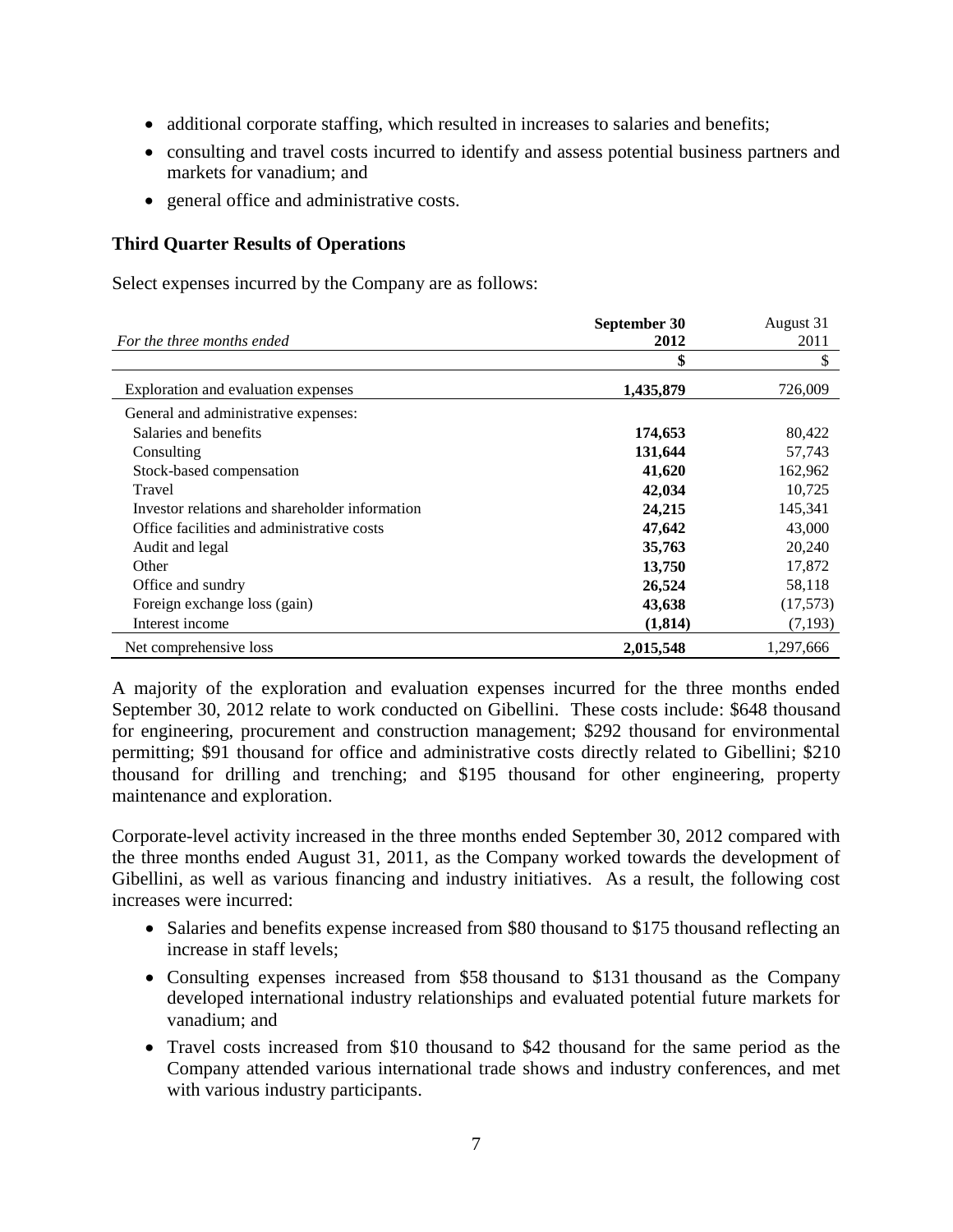Stock-based compensation expense for the three months ended September 30, 2012 was \$42 thousand, compared with \$163 thousand for the three months ended August 31, 2011. This decrease is owing to fewer options being granted or vesting in the current quarter than in the comparative period.

Investor relations and shareholder information expense for the three months ended August 31, 2011 was \$145 thousand as a result of expenses incurred for financings completed during the quarter. As decreased financing activity occurred during the three months ended September 30, 2012, this expensed deceased to \$24 thousand.

The Company recorded a \$44 thousand foreign exchange loss for the three months ended September 30, 2012 which resulted from an increase in the value of the Canadian dollar against the US dollar and compares to a foreign exchange gain of \$18 thousand for the three months ended August 31, 2011. Other general and administrative expenses were similar for these periods.

## **Financial Condition, Liquidity and Capital Resources**

As at September 30, 2012, the Company's working capital was \$2,475,104, including cash of \$1,324,603 and \$1,575,415 in deferred engineering management expense and deposit, compared to working capital of \$5,038,267 as at December 31, 2011. The decrease in the Company's working capital during the nine months ended September 30, 2012 is cash expenditures for mineral exploration and evaluation, as well as for general and administrative purposes.

The Company will use its existing working capital to fund near-term general and administrative expenses, but additional funds will be required to fund the required permitting process and design, engineering and development costs for a mine at Gibellini and to pay for long-term administrative expenses. Possible funding sources include equity or debt financing, and although the Company has been successful with its equity financings in the past, there is no assurance that future financing will be available or that financing terms will be attractive.

As of November 23, 2012, the Company has 30,969,251 common shares issued and outstanding. An additional 2,363,344 warrants are outstanding, exercisable into common shares at exercise prices ranging from \$1.00 to \$2.00 per share with various expiration dates, and there are 2,555,500 stock options outstanding of which 1,502,500 are currently vested and "in the money".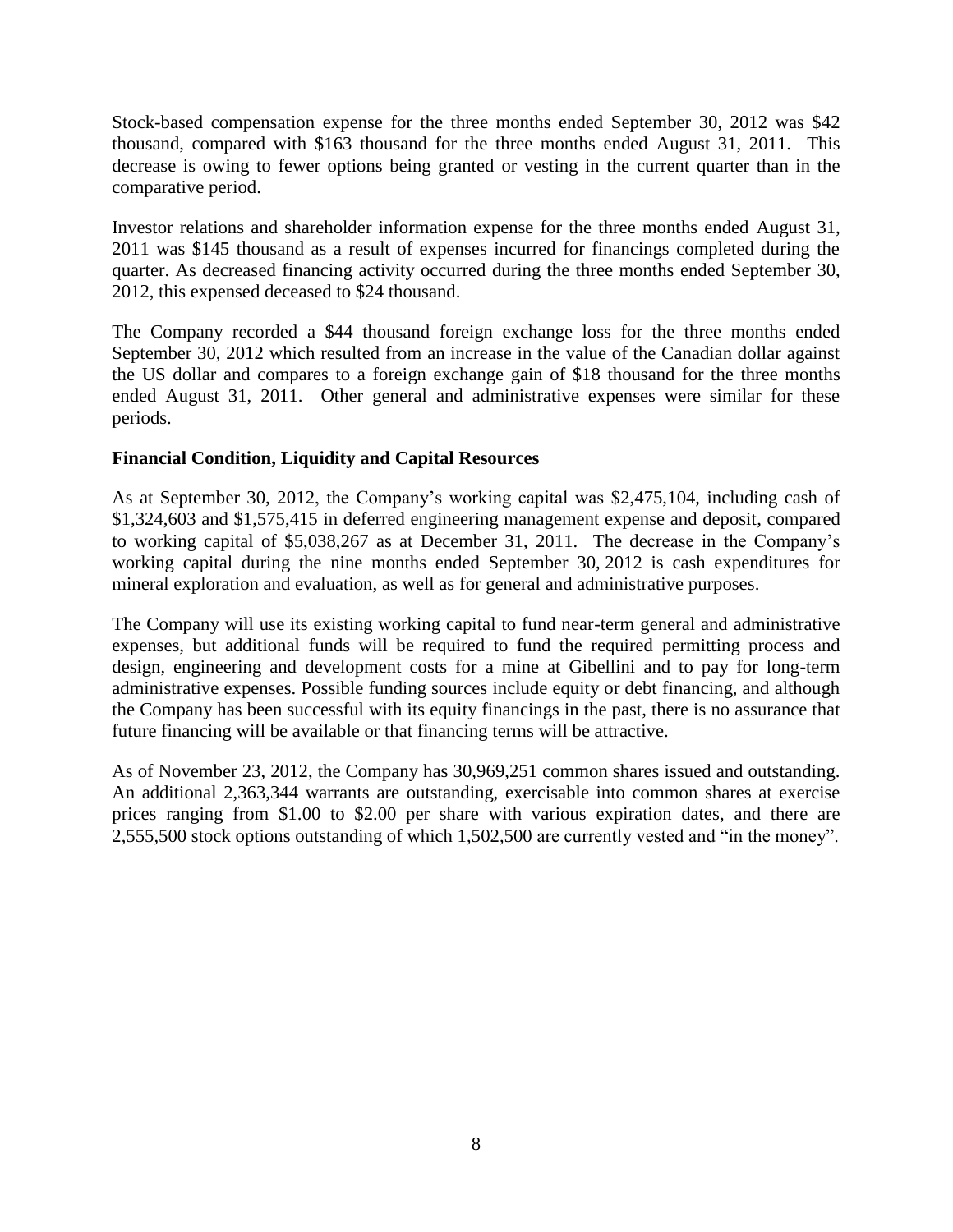#### **Summary of Quarterly Results:**

| For the Three or Four<br><b>Months Ended</b> | <b>Exploration</b><br>and Evaluation <sup>2</sup> | General<br>Expenses <sup>3</sup> | <b>Stock-based</b><br>Compensation <sup>3</sup> | <b>Interest</b><br>Income <sup>4</sup> | <b>Net</b><br>Comprehensive<br>Loss (Income) | <b>Basic and</b><br><b>Diluted Loss</b><br>(Income) Per<br><b>Share</b> |
|----------------------------------------------|---------------------------------------------------|----------------------------------|-------------------------------------------------|----------------------------------------|----------------------------------------------|-------------------------------------------------------------------------|
|                                              |                                                   |                                  |                                                 |                                        |                                              |                                                                         |
| September 30, 2012                           | 1,435,879                                         | 539,863                          | 41.620                                          | (1,814)                                | 2.015.548                                    | 0.07                                                                    |
| June 30, 2012                                | 634,891                                           | 673,895                          | 180,340                                         | (2,305)                                | 1,441,901                                    | 0.05                                                                    |
| March 31, 2012                               | 507,985                                           | 578,135                          | 95,088                                          | (4,228)                                | 1,222,363                                    | 0.04                                                                    |
| December $31, 2011$ <sup>1</sup>             | 752.715                                           | 875,056                          | 228,456                                         | (8,588)                                | 1,660,534                                    | 0.06                                                                    |
| August 31, 2011                              | 726,009                                           | 433,461                          | 162,962                                         | (7, 193)                               | 1,297,666                                    | 0.05                                                                    |
| May 31, 2011                                 | 1.104.214                                         | 438.109                          | 389.952                                         | (2,897)                                | 1,932,245                                    | 0.09                                                                    |
| February 28, 2011                            | 1,303,304                                         | 328,484                          | 222,167                                         | (1,677)                                | 1,765,591                                    | 0.09                                                                    |
| November 30, 2010                            | 858.870                                           | 235,415                          | 40.296                                          | (2,580)                                | 1,197,625                                    | 0.06                                                                    |

#### **Explanatory Notes:**

- 1. Due to its change in financial year-end from February 28 to December 31, the Company did not issue results for the three months ended November 30, 2011. Instead, the period ended December 31, 2011 is a four-month period.
- 2. Generally, exploration and evaluation costs have increased since the three months ended August 31, 2010, and reached a peak in the three months ended February 28, 2011 and May 31, 2011 as the Company incurred costs to complete the Feasibility Study. Subsequent to the release of the Feasibility Study in September 2011, exploration and evaluation costs declined through the quarter ended March 31, 2012, after which they increased for engineering, procurement and construction management work done on the Gibellini property.
- 3. General expenses have also increased since November 30, 2010 as additional corporate-level support has been required to fund and facilitate mineral exploration and corporate development. Likewise, as additional employees have been hired and stock options granted, there is a general trend to increasing stock-based compensation expense.
- 4. The Company earns interest income from funds on deposit but has no operating revenue. Interest income is dependent upon the amount of funds on deposit and interest rates paid.

#### **Transactions with Related Parties**

During the nine months ended September 30, 2012, a \$58,500 (nine months ended August 31, 2011 - \$36,000) expense was recorded for office facilities, corporate and administrative services provided by a company jointly controlled by a director of the Company, of which \$8,718 (December 31, 2011 - \$12,290) is included in accounts payable and accrued liabilities.

During the nine months ended September 30, 2012, a \$135,000 expense (nine months ended August 31, 2011 - \$70,000) was recorded for consulting services provided by a company jointly controlled by a director of the Company. Included in accounts payable and accrued liabilities at September 30, 2012 is \$5,419 (December 31, 2011 - \$43,448) payable to this related company.

Included in prepaid expenses is \$10,000 (December 31, 2011 - \$10,000) advanced to the Chief Executive Officer of the Company for corporate expenses to be incurred on the Company's behalf. Included in accounts payable and accrued liabilities is a total of \$9,560 (December 31, 2011 - \$3,496) owing to this officer.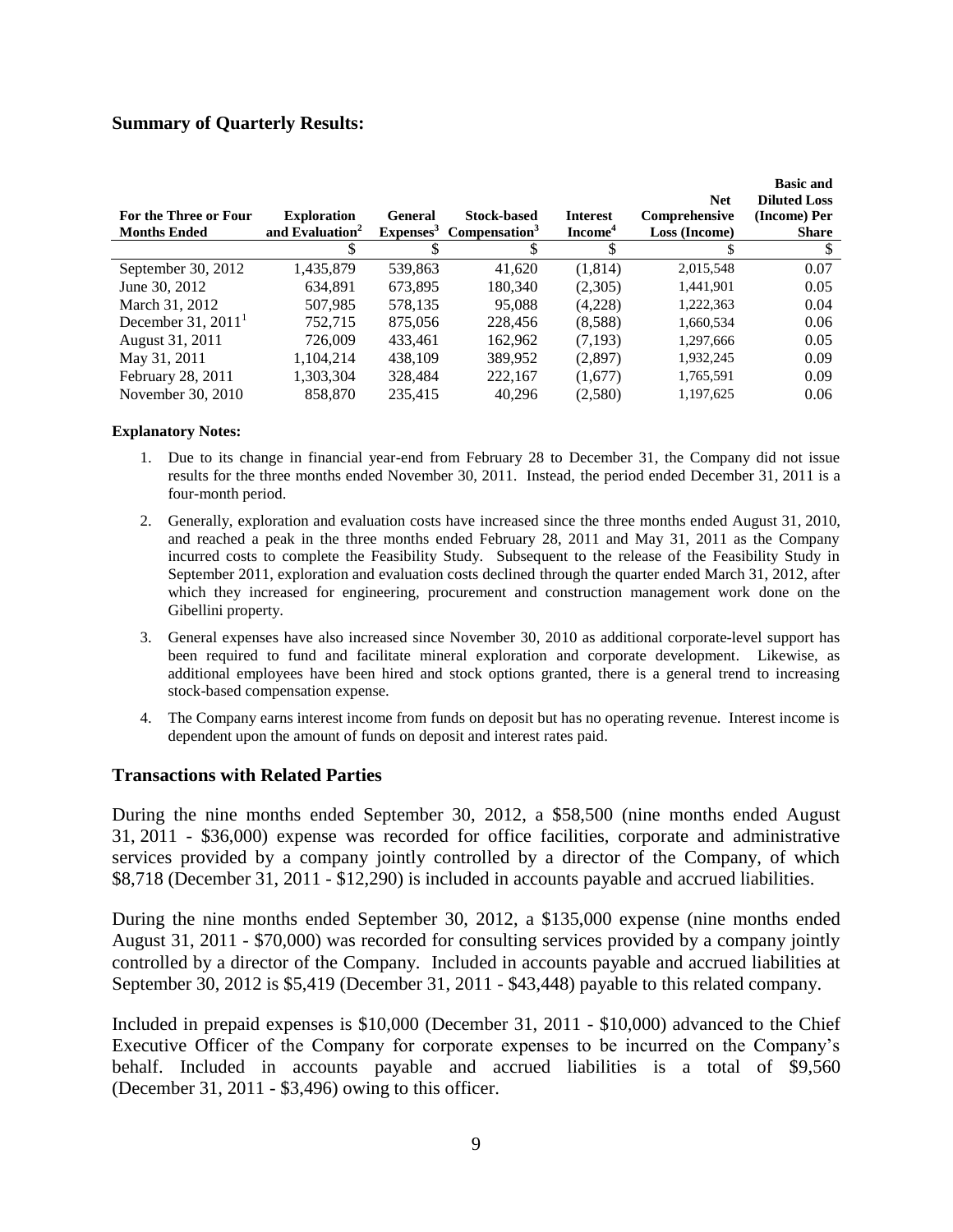These transactions were in the normal course of operations and were measured at the exchange amount, which is the amount of consideration established and agreed to by the related parties.

## **Financial Instruments and Risk Management**

The Company's financial instruments comprise cash, amounts receivable, income tax receivable, reclamation deposit and accounts payable and accrued liabilities, and have arisen through the normal course of operations. The Company's financial instruments are exposed to certain financial risks, including currency risk, credit risk, liquidity risk and interest rate risk.

## *Currency risk*

A portion of the Company's expenses are incurred in United States dollars and financial instrument balances are held in this currency. A significant change in the currency exchange rates between the Canadian dollar relative to the United States dollar could have a negative effect on the Company's results of operations, financial position or cash flows.

The Company has not hedged its exposure to currency fluctuations and, as at September 30, 2012, the Company held \$858,616 (December 31, 2011 - \$1,638,060) in United States dollars. A prolonged \$0.10 increase (decrease) in the value of the Canadian dollar compared with the United States dollar would result in a \$85,862 foreign exchange loss (gain) based on United States dollar holdings as at September 30, 2012.

## *Credit risk*

Credit risk is the risk of an unexpected loss if a customer or third party to a financial instrument fails to meet its contractual obligations. The Company's credit risk is primarily attributable to its cash. The Company limits exposure to credit risk by maintaining its cash with large financial institutions. The Company does not have cash that is invested in asset backed commercial paper.

## *Liquidity risk*

Liquidity risk is the risk that the Company will not be able to meet its financial obligations as they fall due. The Company ensures there is sufficient capital in order to meet short-term business requirements, after taking into account cash flows from operations and the Company's holdings of cash. The Company believes that these sources will be sufficient to cover the likely short-term cash requirements, but further funding will be required to meet long-term requirements.

## *Interest rate risk*

Interest rate risk is the risk that the fair value or future cash flows of a financial instrument will fluctuate because of changes in market interest rates. As the Company's cash is currently held in short-term interest bearing accounts which pay relatively low rates of interest, the Company considers the interest rate risk to be limited.